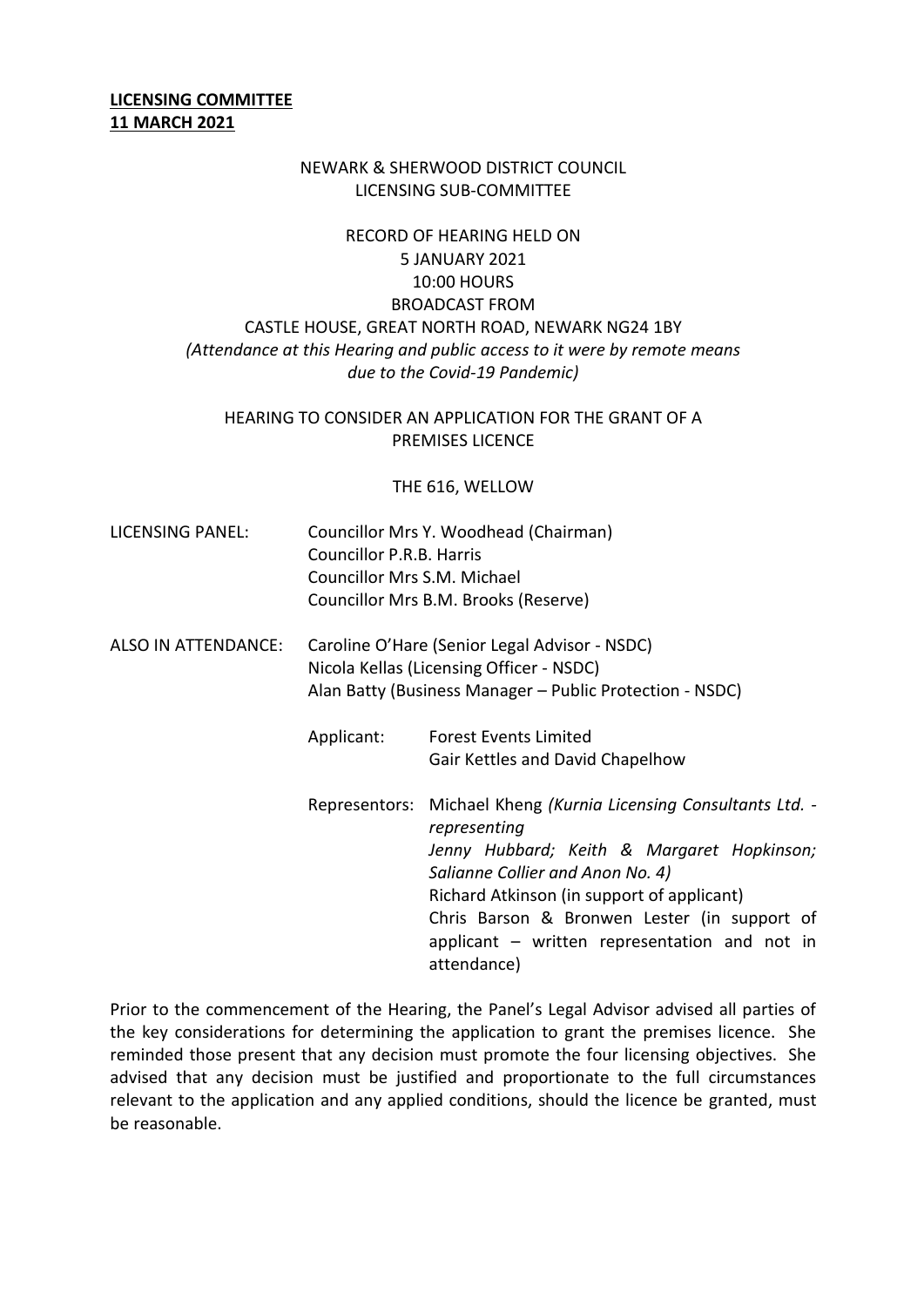## **Presentation by Licensing Officer**

The Licensing Officer presented to the Panel details of the application made by Forest Events Ltd. The report before the Panel presented Members with a summary of the application. It also noted other licensed premises in the area and that representations had been received in relation to the application.

The report set out the legislation in relation to the powers that licensing authorities had to grant the premises licence, the options available to the Panel and the relevant policies and guidance.

## **Presentation by the Applicant**

The application had been made in the name of Gair Kettles who was in attendance at the hearing. Ms Kettles appointed her husband and business partner, David Chapelhow, to speak on her behalf.

Mr. Chapelhow advised that following discussions and advice taken, the application for the grant of a Premise Licence had been submitted, in good faith. The purpose of the application was in order to ensure the premise was well run and to be able to implement and enforce the licensing objectives. Mr. Chapelhow noted that the premise could be operated without the benefit of a premise licence.

## Questions to the Applicant

In noting that the premise could be run without a premise licence, Councillor Harris queried why the application had been submitted with a capacity of 300 persons. Mr. Chapelhow stated that this had been a mistake when completing the application form. At the time of completing the application, discussions were being held with the Nottinghamshire Fire Authority as to the capacity of the venue. Confirmation of that figure had not been available and therefore a figure had been copied and pasted into the form which was incorrect. Mr. Chapelhow confirmed that the figure he wished to be considered was 150 persons for the whole of the venue, adding that that would not be the number at each event.

Councillor Harris also queried as to why the application did not cover the area to the east of the bar. Mr. Chapelhow advised that the area covered by the application would ensure that any noise was contained in the main part of the building and enable them to manage their customers.

Councillor Mrs Michael queried as to who the target customers would be in relation to offsales at 07:00 hours. Mr. Chapelhow advised that it would enable them to provide a prosecco breakfast or for a guest to purchase a drink and return to their room. It was not to allow anyone to come to the premises to purchase a drink. Any customers must be in attendance at an event and/or a party. The Business Manager – Public Protection suggested that, if granted, the Premise Licence be conditioned to say that only guests and/or customers of the venue could buy off-sales.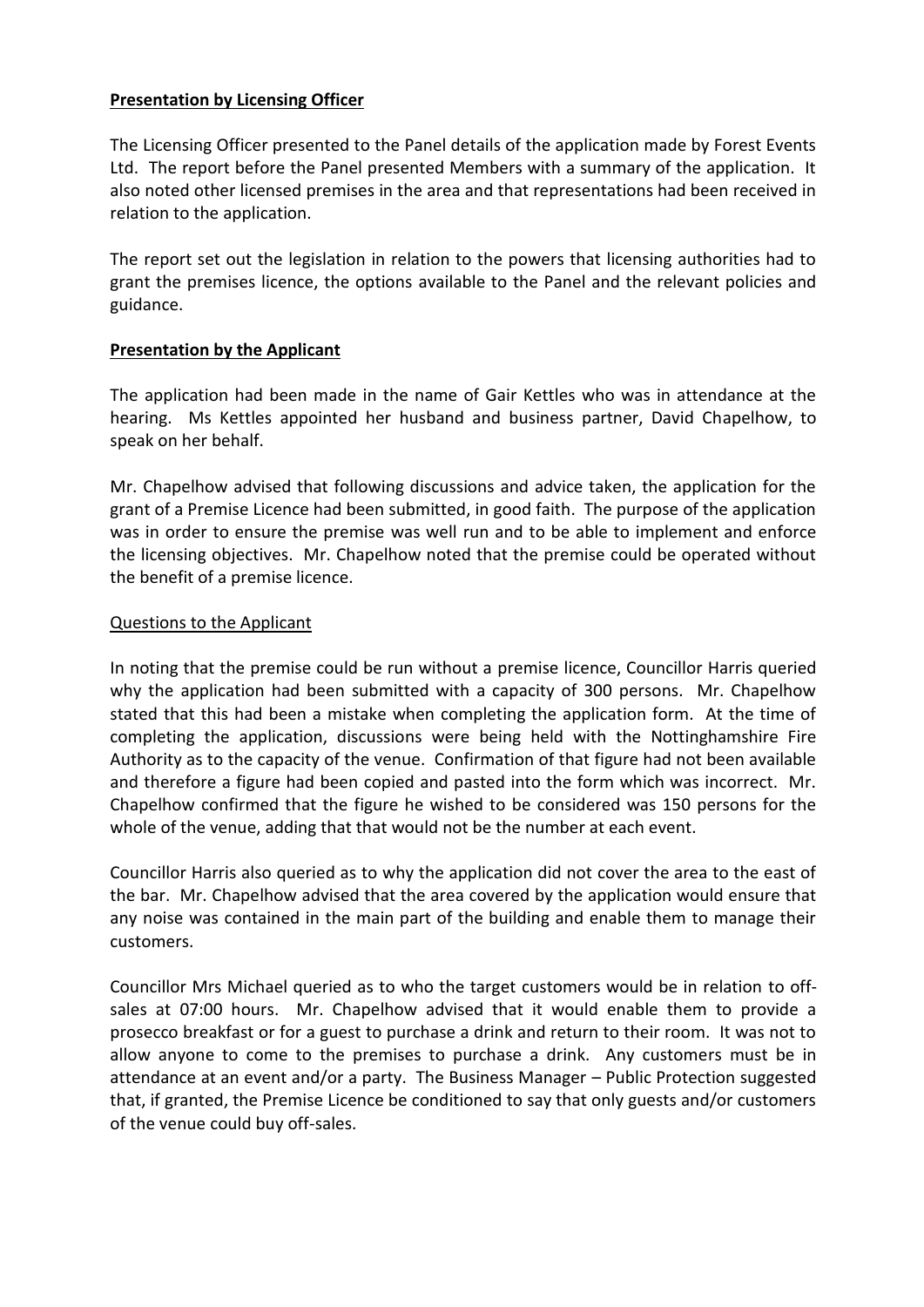Councillor Harris queried as to how Mr. Chapelhow was to address access to the cellar in relation to the Disability Discrimination Act. Mr. Chapelhow stated that the building had been designed to conform with all Acts as far as possible. Unfortunately the cellar was unable to deal with certain types of disability but that it had been constructed to meet with all the necessary building regulations.

Councillor Harris also queried as to the reason for the non-submission of a fire risk assessment. The Business Manager – Public Protection advised that it was not a requirement to include such a document with an application for a premise licence. He added that the applicant would be required to undertake a Fire Risk Assessment to ensure that the capacity of the venue was acceptable in relation to the layout and means of escape from the basement area. Mr. Chapelhow added that under the current building regulations it was necessary to have a commercial risk assessment carried out which would then be forwarded to the Nottinghamshire Fire & Rescue Authority. He confirmed that a professional company had carried out such an assessment and that no comments had been received from Nottinghamshire Fire & Rescue. Therefore the venue complied with current building regulations.

Mr. Kheng referred to the suggested condition by the Business Manager – Public Protection in relation to off-sales, stating that should the application be granted the condition be worded to limit off-sales to any bona-fide residents of the premises and their guests.

Mr. Kheng referred to the amended plan of the cellar and that there was only a single fire exit and a single entrance, noting that they were a standard width doorway. Mr. Chapelhow confirmed that they were a standard width 30 minute fire door which complied with building regulations. Mr. Kheng stated that the current Fire Reform Order stipulated that a door of 850mm width determined the occupancy of the room of 110 persons, irrespective of whether the access was fitted with a fire door. In acknowledging Mr. Kheng's comments, Mr. Chapelhow advised that they relied upon professional organisations e.g. Nottinghamshire Fire & Rescue Authority to advise on such matters. He added that 95% of the time the premises would be open it would only be used by some 25/30 guests.

Councillor Harris referred to the issue of public safety and the access road to the premise, stating that the planning application required it to be surfaced a number of metres in from Rufford Road. He added that he had concerns in relation to the safety of guests accessing the venue using that road. Mr. Chapelhow advised that it was common land and was the responsibility of residents to maintain the land. He stated that Highways were the governing body and they had no objection to the proposals. The Planning Inspectorate had raised no safety issues in relation to the junction. In relation to the maintaining of the track, Mr. Chapelhow stated that he was not the only person to use it and any safety matters should be raised with all users. He had, in the past, maintained it but had not done so for a period of 6 months following complaints by the parish council. He added that he would maintain the track and that the junction would be widened as per the planning condition, noting that no safety issues had been raised by professional bodies.

In noting that the planning consent was separate to that of licensing, the Panel's Legal Advisor commented that it only permitted the premise to be used as a holiday let. She stated that the online advertising for the venue was for weddings, events, parties etc. but that the planning permission did not permit that type of use. She raised concern that the Panel were being asked to licence a premise for those type of events which were not permitted under the current planning consent. Mr. Chapelhow stated that it was the intention to operate as a holiday let e.g. for guests attending a birthday. However, should a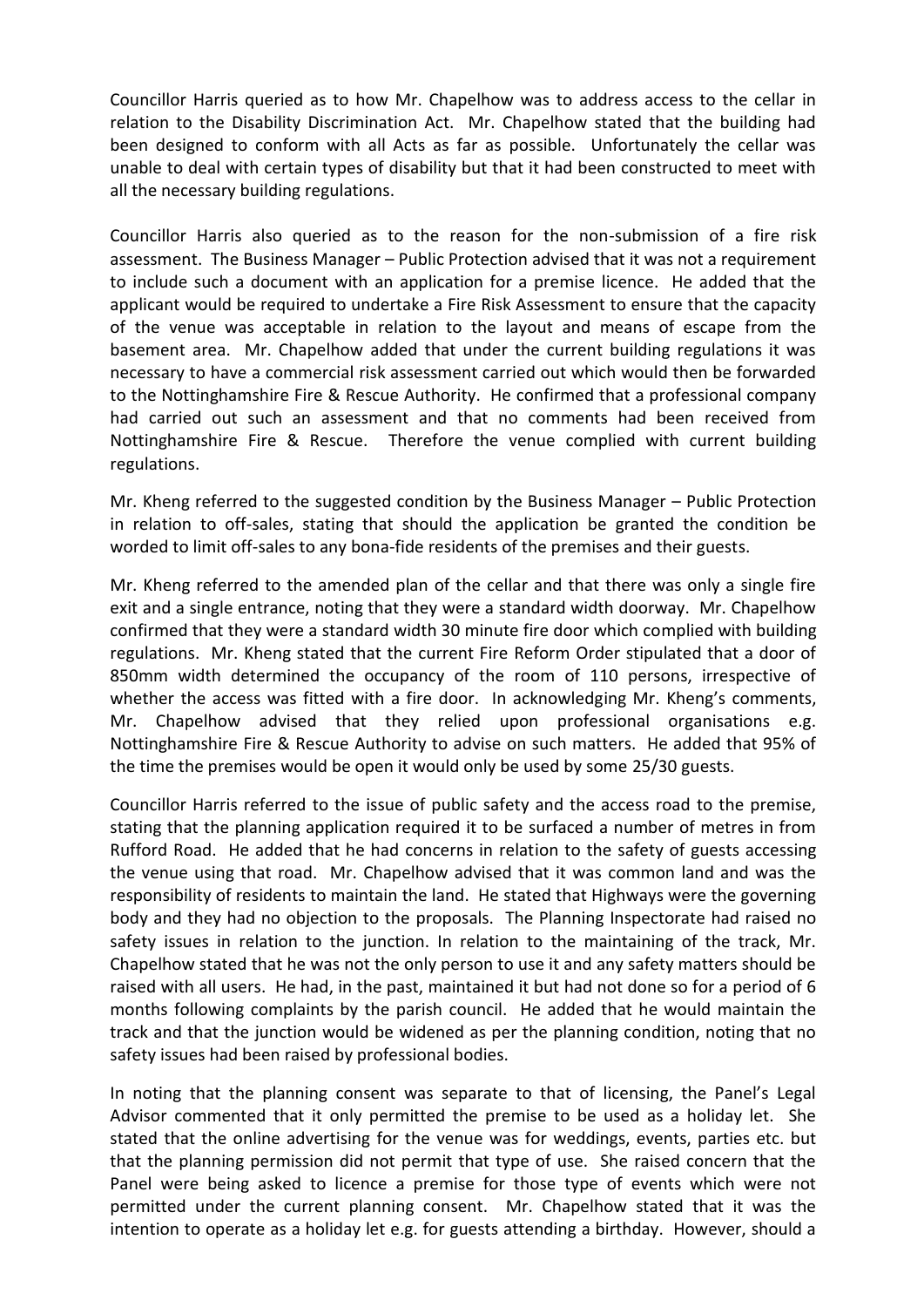decision be taken to change the use, the necessary planning application would be submitted. He stated that the site had been used to host weddings in an adjacent field for over 7 years, together with concerts and festivals for up to 9,000 people. Several meetings had been held with the Council's planners to discuss future plans but due to the global pandemic, for the next 12 months, the site would be run as accommodation for 26 guests plus any other guests invited to a specific event. No decision had yet been taken as to whether it would operate as a wedding venue. In acknowledging Mr. Chapelhow's response, the Legal Advisor stated that the current advertisements seemed to suggest that anyone could contact the venue and book a wedding etc. in the accommodation and not just in a field. Mr. Chapelhow reiterated that no decision had yet been made on the future operation of the site. **Presentation by Mr. Michael Kheng (on behalf of Representors)**

Mr. Kheng stated that he was representing a number of clients, all of who wished to strongly object to the application. They did not feel it was in keeping with the village or its location and, if granted, would undermine the licensing objectives. He stated that the application conflicted with the Council's own Licensing Policies - Nos. 1 and 2, reading exerts from Policy No. 2. He also drew the Panel's attention to the Section 182 Revised Guidance, Section 2.8 in relation to public safety, including access for the emergency services stating that this did not just mean access to the venue, but also the residential properties that also used the access road. Section 2.12 of the Guidance referred to safe capacities with Mr. Kheng urging the Panel to set a capacity for the venue if they were minded to grant the application. Sections 2.15 and 2.16 of the Guidance referred to public nuisance. Section 8.34 of the Guidance referred to plans and that there was no requirement for plans to be professionally drawn as long as they contained prescribed information. Mr. Kheng stated that the plans supplied did not show that prescribed information. They did not clearly identify where activities would take place but just gave a description of bar area and music area. He also noted that the plan should identify fixed structures but that no bar was shown on the plan with Mr. Kheng suggesting that the application was invalid as the plan was incorrect. It also did not show a kitchen area so Mr. Kheng suggested that the aforementioned provision of breakfast for guests would need to be brought in rather than being cooked on the premises.

Mr. Kheng noted that the application was supported by 3 people, 2 of who were engaged to each other, these being Mr. Barson and Ms Lester. Mr. Kheng stated that neither of who resided in the village. Mr. Kheng advised that Mr. Barson worked on the site. He also noted that the third supporter, Mr. Atkinson ran the local taxi company and that his son had also carried out electrical work at the site.

## *Mr. Atkinson has been in attendance at the hearing but had to leave early. His written submission was considered by the Licensing Hearing Panel.*

In referring to Mr. Atkinson's letter of support, Mr. Kheng advised the Panel that the nearest residential property was 30m from the venue and not well away from the centre of the village as stated in the letter.

Mr. Kheng drew the Panel's attention to the photographs of the track leading to the venue. He referred to its poor surface and how it narrowed with it having an open bridge and large dyke. He noted that the planning permission for the site only provided parking for 30 cars but if the licence was granted for 110 persons there would be insufficient space for potentially 50/60 vehicles. He added that cars would therefore park along the road thereby creating a public safety issue e.g. access for emergency vehicles or anyone returning to their vehicles as there was no street lighting.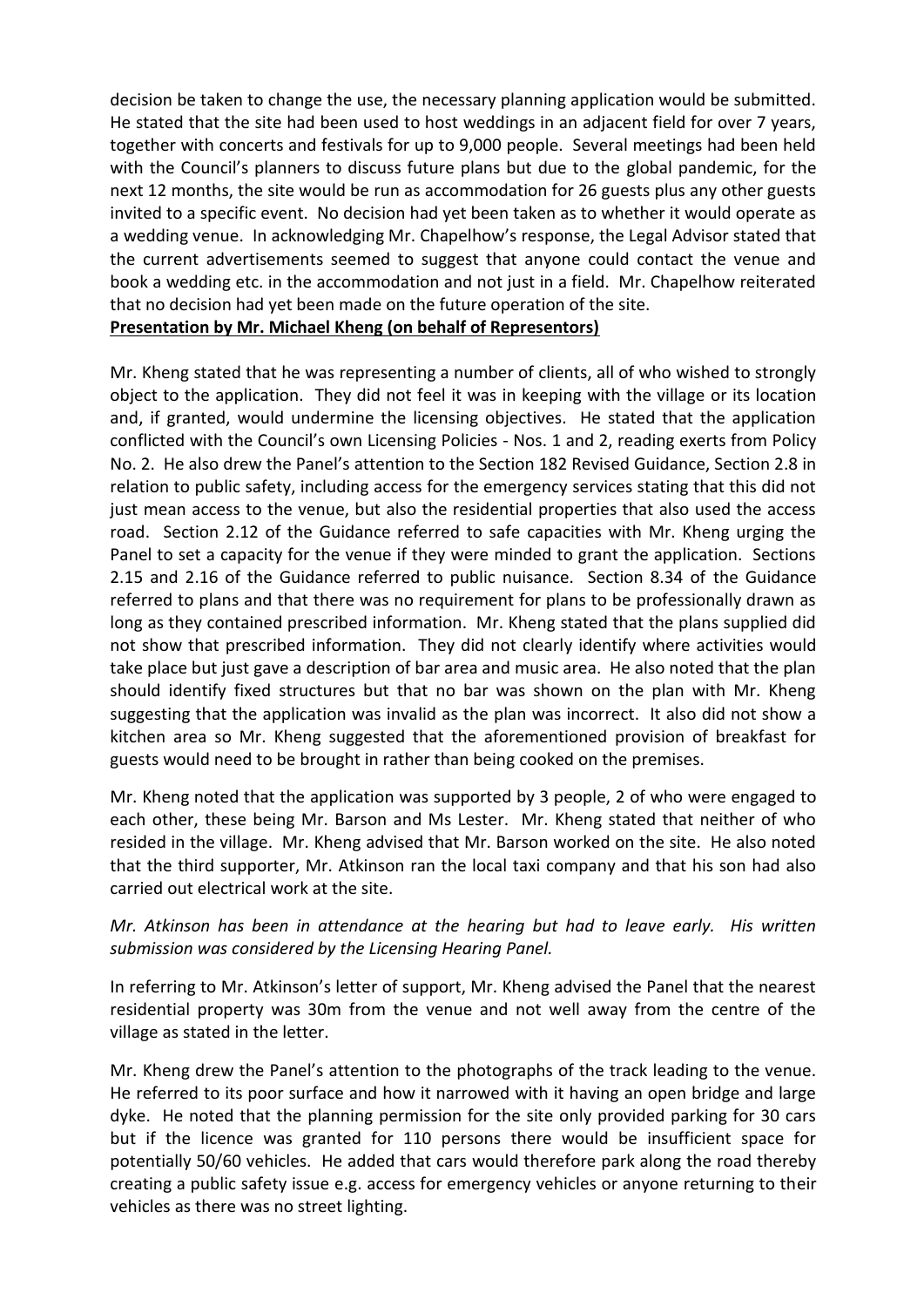In referring to the website for the venue, Mr. Kheng stated that they were advertising for weddings but were not permitted to hold such an event under the current planning consent. One such advert referred to the venue as a mini wedding Glastonbury which was of concern. Mr. Kheng also referred to a post on Mr. Chapelhow's social media presence which stated that the music club was almost ready to test a band with the accompany pictures showing that of the cellar area.

Mr. Kheng referred the Panel to the sound test report, stating that it provided very little information e.g. it did not show charts depicting frequencies of sound, sound leakage or contain recommendations for any mitigating measures that could be put in place to prevent any noise leakage from the building. The report had been carried out by a company who hired equipment and organised large scale music events with the fears of his clients being that this premise would become an add-on to their existing business.

Mr. Kheng referred the Panel to the letter contained in the evidence bundle from Highways in relation to planning matters and requested that they consider paragraphs 2 and 3 during their deliberations. Mr. Kheng also referred the Panel to the appeal decision issued by the Planning Inspectorate again requesting that they consider paragraphs 12, 13 and 14, specifically 13 which stated that the premise should not be used for any other purpose than holiday accommodation. He stated that Mr. Chapelhow had previously attempted to obtain planning permission for the venue to be used for weddings but had been unsuccessful, suggesting that a better course of action would be to obtain the necessary planning consent for that type of venue before applying for a premise licence. Mr. Kheng also noted the letter of representation from the Council's Planning Officer.

In referring to images of the banqueting hall which was laid out for seating 54 persons, Mr. Kheng queried as to why the application had been made to accommodate 300, subsequently reduced to 110. In noting that the applicant had stated that licensable activities would only take place upstairs until 23:00 hours, Mr. Kheng queried where those people would drink when they moved downstairs as there was no bar marked on the plan accompanying the application. Mr. Kheng again reiterated that the plan was therefore invalid as was the application.

Following his specific comments in relation to the evidence supplied, Mr. Kheng advised the Panel as to the general overall concerns of the representors should the application be granted, suggesting that it conflicted with 2 of the Council's own Statement of Licensing Policies and that the necessary planning permission should be secured prior to a premise licence being granted. The access road to the venue was of poor quality and should the licence be granted would result in the creation of a dangerous situation due to cars parking along the narrow track which in turn could restrict access for emergency vehicles.

Mr. Kheng stated that events would create a noise nuisance as in the past and as referred to in one of the representor's submissions. He suggested that if granted, it was inevitable that it would come to the Council for review in the future. In response, the Panel's Legal Advisor stated that Mr. Kheng's comments were speculative. She acknowledged the point Mr. Kheng was making but noted that the premise was a new build and not the same place where noise nuisance had previously been experienced.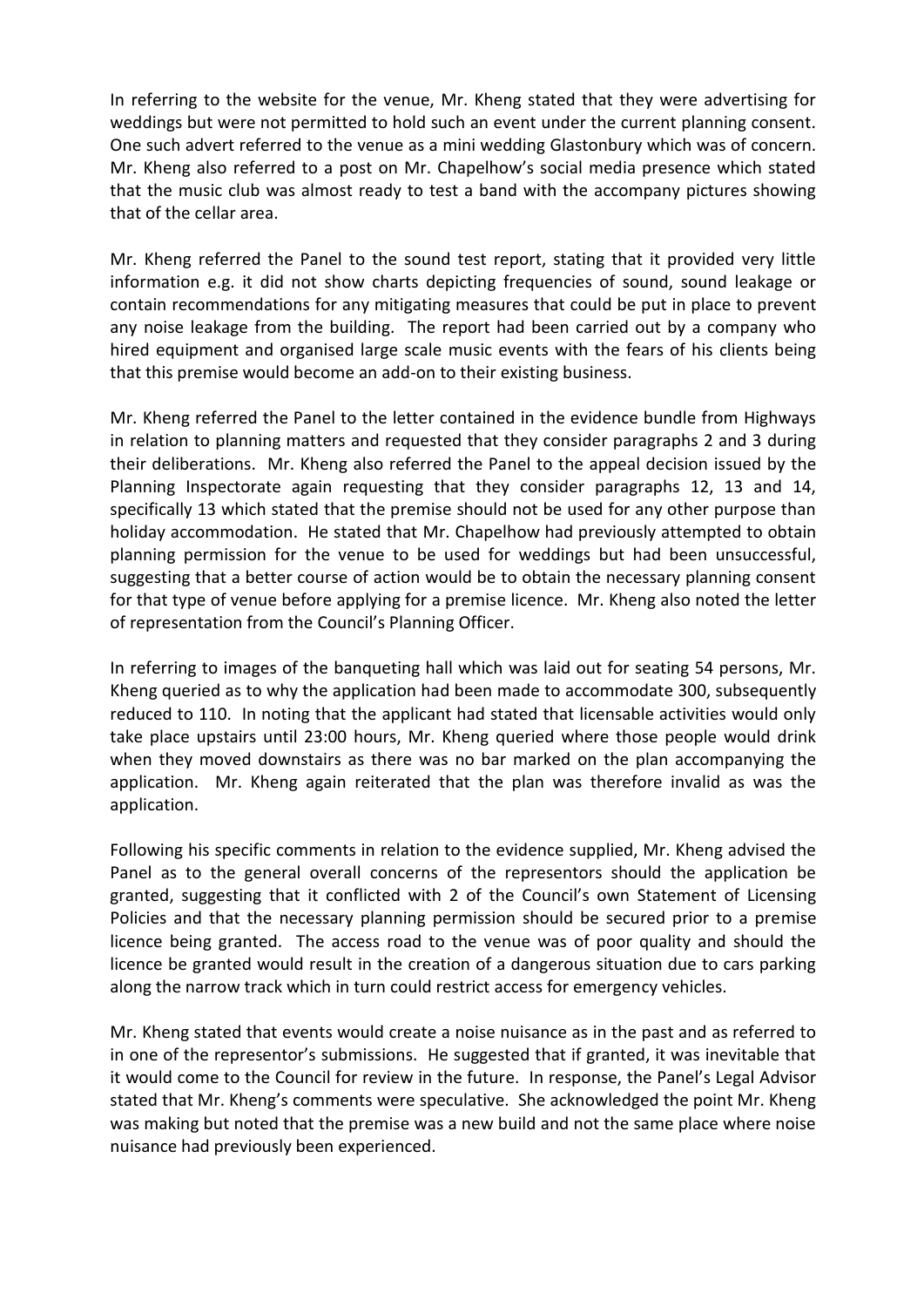#### Questions to Mr. Kheng

Councillor Harris referred to the representation of Ms Collier and sought clarity on whether the objection was in relation to the DPS. Mr. Kheng advised that it was an objection to the application in its entirety and that the comments were to highlight the issues.

Councillor Mrs Michael referred to the objections in relation to noise and cars and queried whether the representors had attempted to contact Mr. Chapelhow to resolve the issues. Mr. Kheng advised that they had not as they feared they would be met with resistance. He added that he had omitted to mention the advertisements for stag and hen parties. The Legal Advisor advised the Panel that there was no evidence to substantiate that statement and it was not factual.

Mr. Chapelhow confirmed that they did advertise for stag and hen parties and had done so at the site for nearly 10 years and disagreed that they caused problems. In referring to Mr. Kheng's comments about the relationship between 2 of the supporters, Mr. Chapelhow stated that each person was entitled to their own opinion.

In relation to the Highways letter contained in the evidence bundle and which related to the 2017 planning application, Mr. Chapelhow noted that it stated that the junction could be dangerous. He confirmed that this had since been refuted by the Planning Inspectorate who had said that Highways had failed to supply evidence. Subsequently Highways now supported the application and did not find the junction to be dangerous. At this point, the Panel's Legal Advisor stated that the planning and licensing regimes were 2 separate matters, adding that the statutory consultees were different. She advised Mr. Chapelhow that this was his opportunity to ask questions of Mr. Kheng.

Mr. Chapelhow sought clarity as to why it was considered that guests at the venue would park along the track/access road. In response, Mr. Kheng stated that guests would wish to park near to the venue and that there was no alternative. Mr. Chapelhow advised that there was in fact ample hardstanding parking for 300 vehicles and queried whether he was able to show the evidence to the hearing. The Legal Advisor stated that it was late in the process to request permission for a further submission of evidence. If the provision of parking was outside of the application's boundaries then it could not be submitted as it was not relevant to this specific application for the grant of a premise licence. What was available for consideration was that there was provision for 30 vehicles as stated in the planning permission. In response to being asked to provide prior evidence of concerns about cars parking on the track, Mr. Kheng stated that it was referred to in Ms Jenny Hubbard's representation which had been circulated as part of the meeting paperwork in December 2020.

In referring to the website, Mr. Chapelhow asked Mr. Kheng to confirm whether it advertised the venue which formed the application or the wider site. Mr. Kheng stated that it advertised The 616 venue, noting that the mini wedding/Glastonbury was not the actual premises but was linked to them and that pages on the website were clearly images of the newly built premises. Mr. Chapelhow provided clarity that the website advertised 4 separate events and that the venue would not open until they were permitted to do so because of the global Coronavirus Pandemic. The Legal Advisor commented that the website was advertising several things, not just holiday 13 lets. She added that there was confusion between what the website was advertising and the actual application site being considered by the Licensing Panel.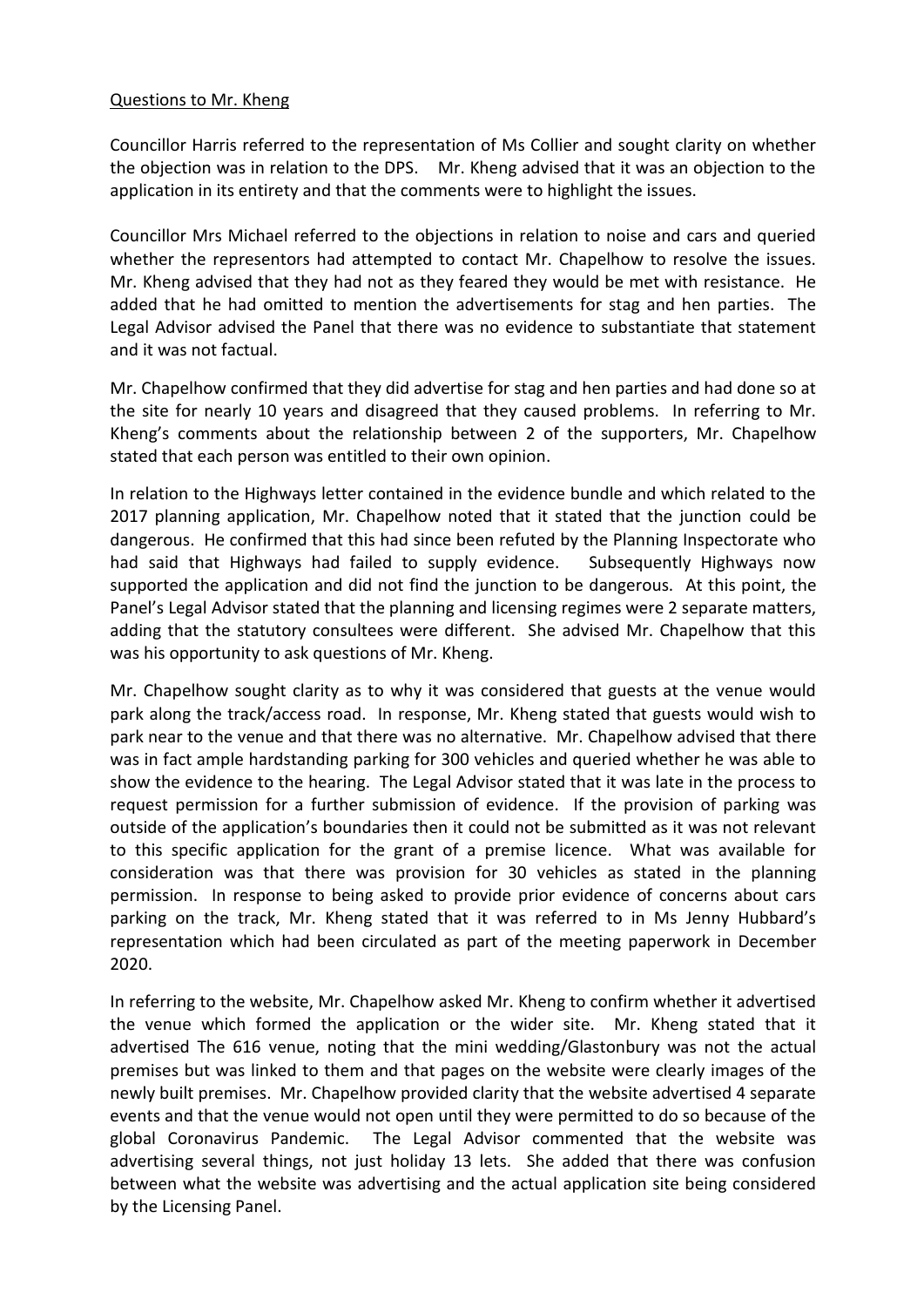In acknowledging and accepting the comments of the Legal Advisor, Mr. Chapelhow requested that he be provided with an explanation as to why it was better to have an unlicensed venue rather than a licensed one where the licensing objectives could be implemented and the venue managed. In response, Mr. Kheng stated that Mr. Chapelhow's statement suggested that if the licence was not granted the premise would operate but in an irresponsible manner, adding that irrespective of whether the licence was granted or not the premise should still be managed responsibly.

# **Summing Up**

## Mr. Kheng

Mr. Kheng stated that the clients he represented did not want the premise licence to be granted and that they felt to do so would be inappropriate with the venue only 30m from the closest neighbour. He commented that planning permission should be secured before the application for a premise licence was made and that there remained concerns about safety in relation to access by emergency vehicles to the venue and residential properties. He referred to the plan submitted with the application, again stating that it did not fulfil the necessary licensing requirements.

## Mr. Chapelhow

Mr. Chapelhow advised that the planning application had been for holiday accommodation for 26 people and that the application for the premise licence was the responsible thing to do. He stated that none of the professional bodies had raised objections in relation to the access road; that no evidence had been provided with the representations; and that there would be no impact on traffic movement. He advised that he had sought advice from the Police and the Safety Advisory Group when submitting the application and confirmed that if it was not granted, the venue could still operate.

Mr. Chapelhow closed his comments by stating that the granting of the premise licence would make them, Forest Events Ltd. liable and responsible for the running of the venue and that they should not be judged by events that might happen.

## **Decision**

The unanimous decision of the Licensing Panel was to refuse the application.

#### Reasons for Decision

On the evidence, the Panel found that:

- a) The licensing objectives of public safety, the prevention of public nuisance and potentially the prevention of crime and disorder would be undermined and not supported by granting the application.
- b) In terms of public safety the members were concerned by the poor access route with no lighting which is an un-adopted track with large potholes and uneven surface. They believed that an increase of vehicle traffic along that route would present a danger particularly if guests to the venue were leaving after 2am in the morning after being at events (particularly those serving alcohol) all day.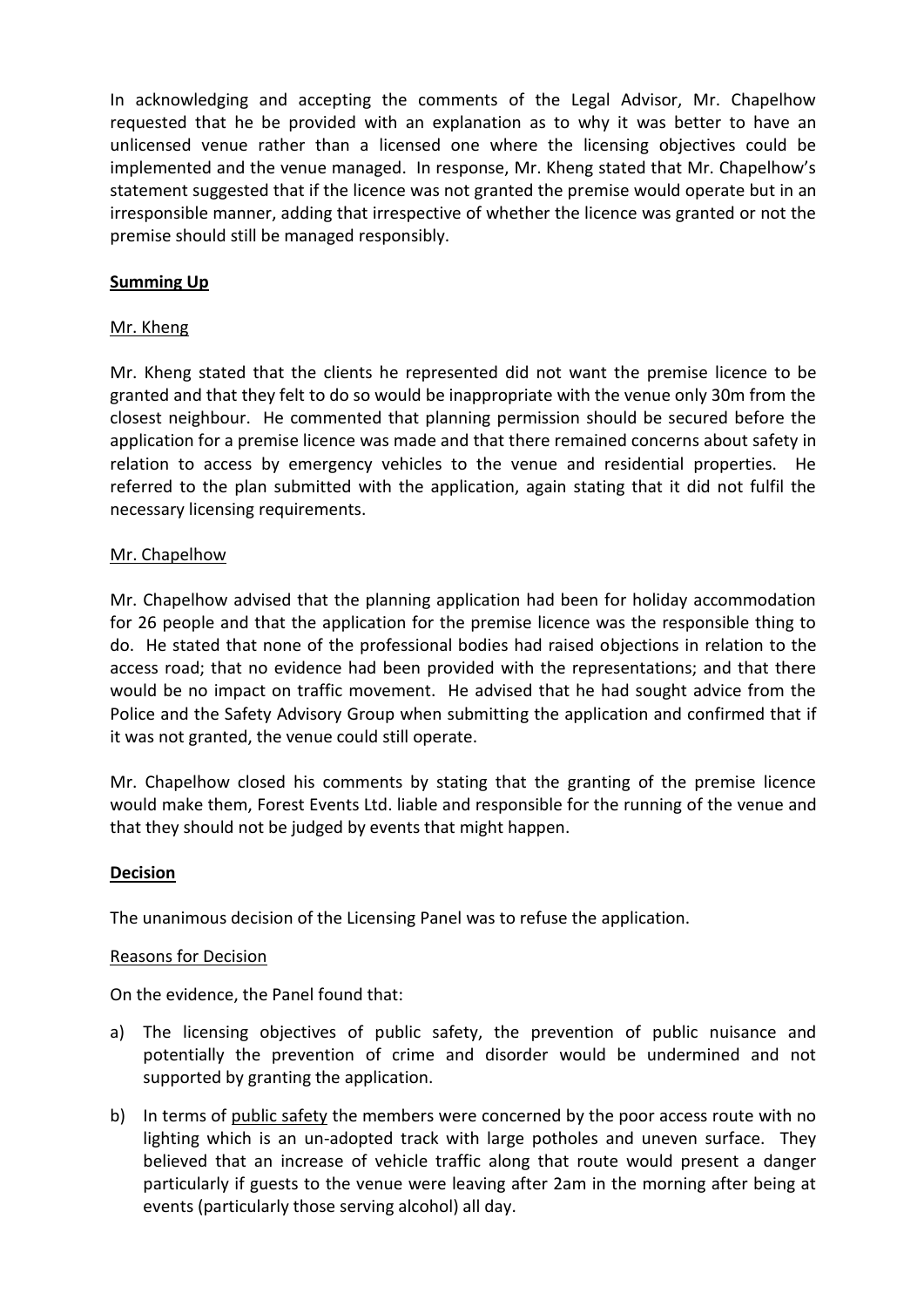The access route crosses an "open bridge" over a deep water dyke and with inadequate lighting and guests potentially unfamiliar with the area, members were satisfied that the access route undermined the Public Safety objective.

The members accepted submissions from Mr. Kheng that if the car park at the venue (which has planning permission for only 30 vehicles) was full, customers/visitors were likely to park along the access route and that this could prevent other vehicles, particularly emergency service vehicles accessing or leaving the premises safely.

c) Some of the panel members had undertaken a site visit on 4 January 2021 and from that, they did not believe that the basement/cellar area supported the promotion of the public safety licensing objective.

They found that the stairs to the cellar were narrow and very steep and that in an emergency (such as a fire) requiring evacuation, there was no fast and safe exit from the premises. Members also believe that if someone in the cellar was ill and required removal on a stretcher/ chair evacuation this would be extremely difficult to manage and would hamper efforts to be able to treat or remove them to an ambulance quickly. This contributed to undermining the public safety licensing objective.

- d) Members also determined that the licensing objective regarding the Prevention of Public Nuisance would also be undermined and not supported by approving this application. The venue wanted to remain open until 2am and members considered that the noise of numerous people leaving the venue and driving along the access road would cause noise nuisance to residents in the locality. Any musicians/ bands who had played at the venue or other staff not remaining on site would be likely to leave later than 2am causing further disturbance to local residents.
- e) Members also considered that noise from the venue itself in the early hours of the morning would cause noise nuisance to residents. This would be especially annoying for residents if the venue had been open and holding a large event from 7am one day to 2am the following morning. Noise from music, people outside gathering, drinking, talking and "partying" outside would disturb residents close to the venue and in Wellow. Supplying alcohol from 7am-2am was considered likely to increase noise from customers and guests on site. The members believe that the level and duration of noise nuisance would occur at times that would have an unreasonable and disproportionate negative impact on local residents.
- f) Members heard from the Applicant that they would encourage all guests and visitors to return and remain in the cellar/basement area after a certain time of night to avoid noise nuisance occurring.

However the members believed that by doing this the Public Safety licensing condition would be further damaged. This was because the venue capacity on the application suggested 300 guests and visitors; the Applicant stated this had been an estimate and that closer to 110 guests and visitors was their anticipated maximum capacity.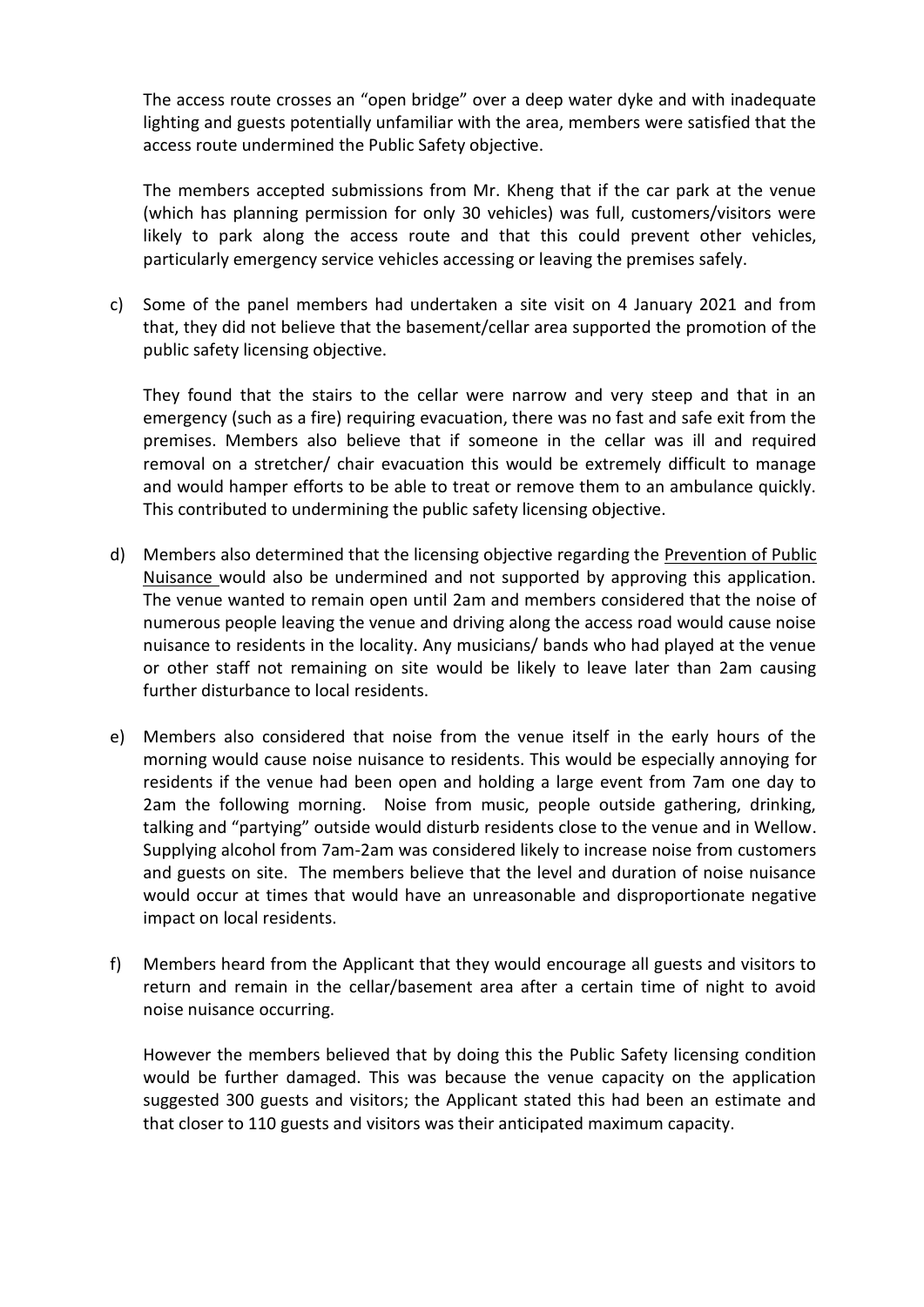Members who had conducted the site visit did not consider the cellar area suitable to hold 110 guests/visitors plus the bar area taking up floor space and the possibility of a band/musicians also minimising floor space for guests/visitors. There was seating space only for 57 guests/visitors; leaving the majority of guests/visitors standing in close proximity in a crowded space. Members considered that this could lead to accidents impacting the public Safety licensing objective but that also lead to hostility and aggressive behaviour if people became frustrated or were "jostled" by others. This would negatively affect the promotion of the Prevention of crime and disorder objective should fighting or assaults occur.

- g) In making their decision Members considered s 4.2 of the Council's policy which requires the Applicant to ensure they have had due regard to any planning restrictions on the use of the premises. Members read the objection from the Planning Officer for the Council and the Appeal decision in the Agenda pack. There is no planning permission for use of the premises for anything other than holiday accommodation. Members did not believe this was what the Applicant intended to use the venue for and felt that by granting a licence to a venue without the proper planning permissions to operate would contravene the Council's policy which is designed to ensure promotion of the licensing objectives
- h) Paragraph 6.5.7 of the Council policy requires members to have as a "fundamental consideration" the characteristics of an area and the impact that the premises may have upon that area. Members were familiar with the village of Wellow and its setting and nature as a quiet rural village. They considered the impact of licensing the venue (as proposed) would not have a positive impact on the area but would cause a negative impact. This would be particularly true if, as the advertising on the Applicant's website suggested, it would be attracting Stag and Hen parties as well as describing the cellar as "the music club" implying regular bands/musicians performing attracting crowds of visitors.
- i) Policy 2 of the Council's policy also required Members to take account of various factors (as set out on p 12-13 of the policy document) and this includes
	- $\bullet$  the area within which the premises are located,
	- the nature, type and frequency of the proposed activities,
	- the nature ( in terms of age and orderliness) and number of customers likely to attend the venue
	- means of access to and exit from the premises
	- the provision of adequate seating and the restriction of standing areas
	- Noise from the premises or people visiting the premises

By taking into account those relevant factors the Members determined that the application did not support the Licensing Objectives mentioned above.

j) Paragraph 7.6, 7.7 and 7.8 relating to levels of noise from licensed premises was also considered relevant by Members and informed their decision. This was particularly true in terms of the opening of the premises until the early hours of the mornings, the provision of alcohol, late night refreshment and musical entertainment until the same hour.